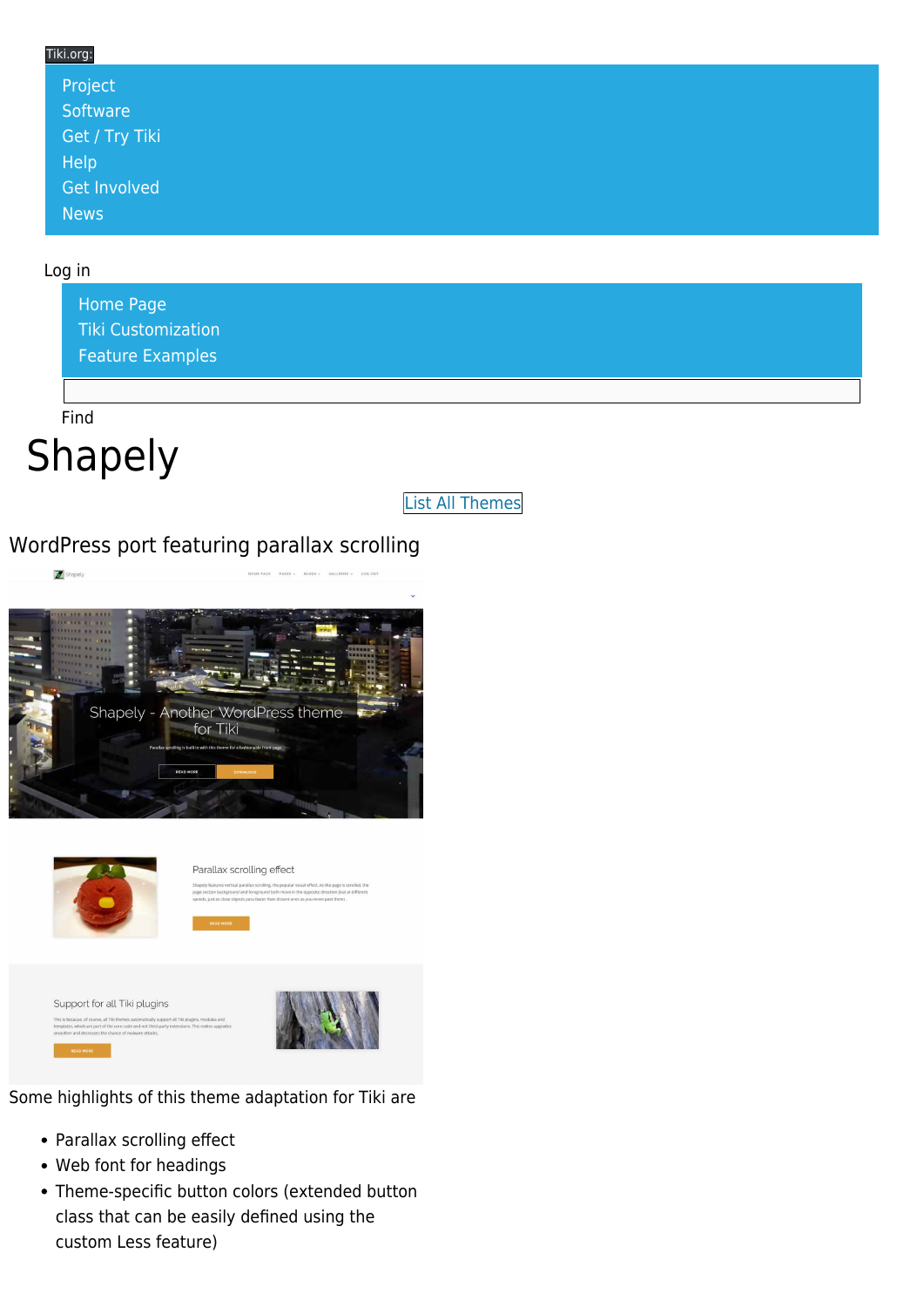Uncluttered typography and page layout

From original Readme file:

"Shapely is a powerful and versatile one page WordPress theme with pixel perfect design and outstanding functionality. It is by far the most advanced free WordPress theme available today with loads of unmatched customization options. This theme comes with several homepage widgets that can be used to add portfolio, testimonials, parallax sections, your product or service information, call for action and much more.

"This theme is the best suited for business, landing page, portfolio, ecommerce, store, local business, personal websites but can be tweaked to be used as blog, magazine or any other awesome website while highlighting its unique one page setup. This is going to be the last WordPress theme you will ever want to use because it is so much better than anything you have seen. We promise.

This theme is licensed under GPLv2. You can feel free to modify it as long as you keep the original copyright information."

## Parallax scrolling effect

Shapely features vertical parallax scrolling, the popular visual effect. As the page is scrolled, the page section background and foreground both move in the opposite direction (but at different speeds, just as close objects pass faster than distant ones as you move past them) .

## Support for all Tiki plugins

This is because, of course, all Tiki themes automatically support all Tiki plugins, modules and templates, which are part of the core code and not third-party extensions.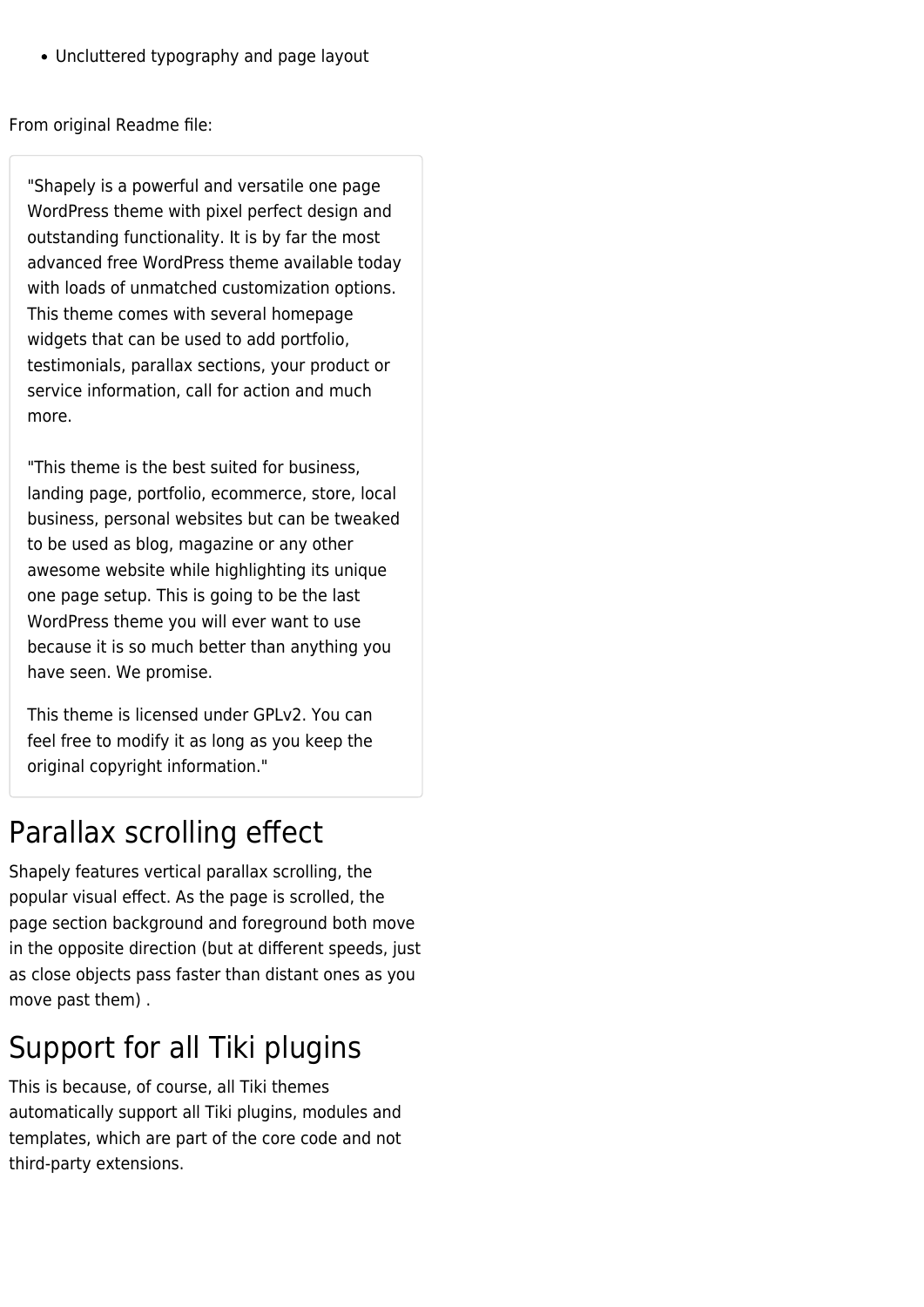# Shapely button colors

The Shapely demo page shows an outline button with transparent background and a filled button with a contrasting hover background color. The colors for these can easily be changed using Tiki's new ["custom Less"](https://themes.tiki.org/Custom+Less) feature. No Less or CSS knowledge required.

# Installation

When the theme archive is expanded, its files will be in a directory (folder) that contains all the theme files in their necessary subdirectories. Install the theme by transferring this directory to the Tiki site's "themes" directory. After refreshing the site's Look and Feel admin page, the theme name will appear in the theme selector, and can be selected.

To replicate the appearance of the WordPress original, the Fixed top navbar 2 layout template can be selected. This uses the site icon (32px by 32px) and the topbar module zone.

| Author                                                                                                               | <b>Zukathemes (Gary</b><br>Cunningham-Lee) |
|----------------------------------------------------------------------------------------------------------------------|--------------------------------------------|
| Author's website                                                                                                     | https://zukathemes.com                     |
| License                                                                                                              | <b>GPL</b>                                 |
| <b>Bootstrap</b><br>version<br>compatibility<br>Note:<br>Bootstrap 3 (<br>Tiki 13 18)<br>Bootstrap 4 (Tiki<br>19 24) | Bootstrap 3                                |
| If adapted from another theme                                                                                        |                                            |
| Source theme<br>author                                                                                               | Colorlib                                   |
| Source theme<br>website                                                                                              | https://colorlib.com/shapely               |
| Source theme<br>license                                                                                              | <b>GPL</b>                                 |
|                                                                                                                      |                                            |